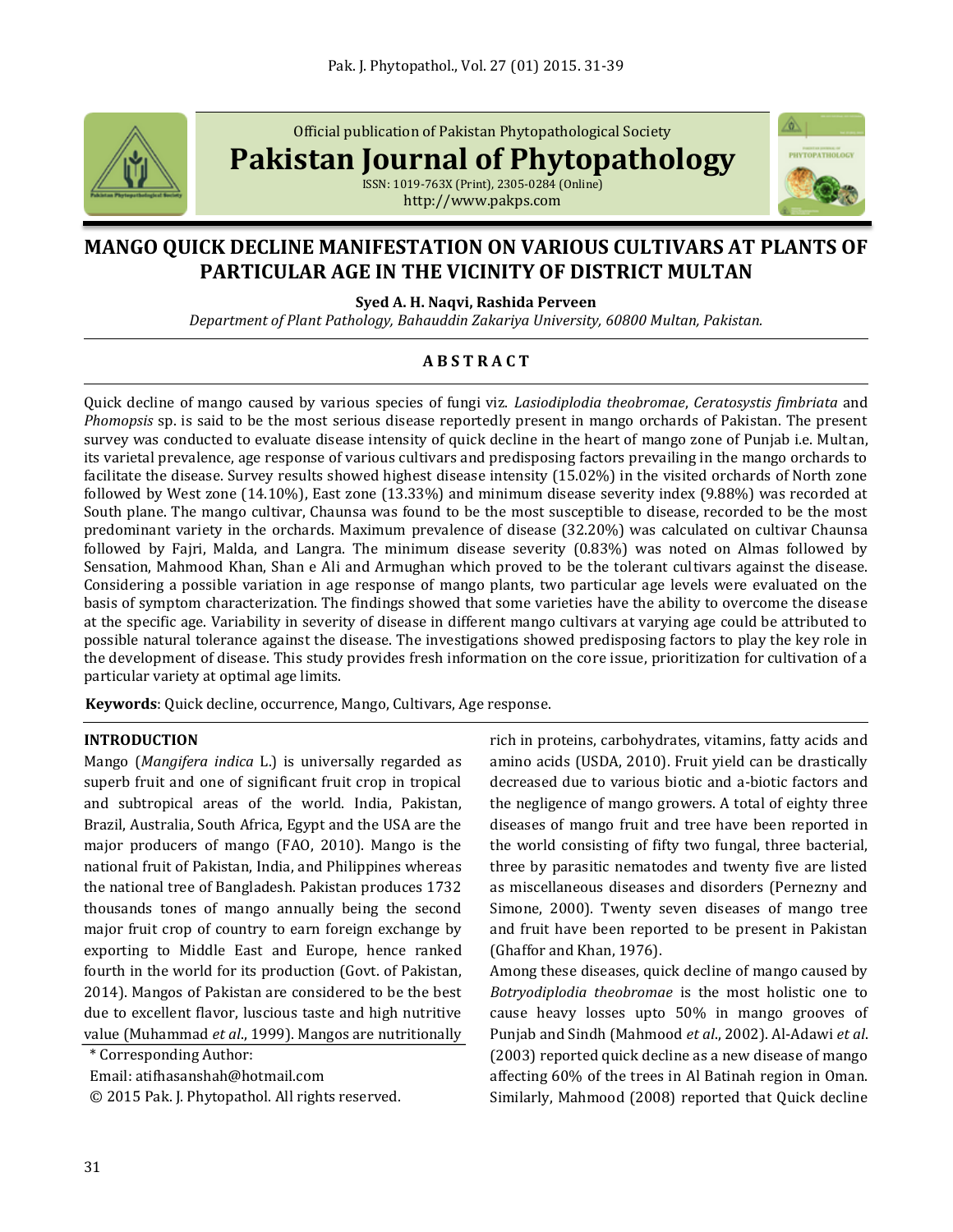showed 100% prevalence in surveyed orchards in 7 Districts of the Punjab province. Khanzada *et al*. (2004) described the onset of quick decline of mango by the discoloration and darkening of twigs from tip to downward. Prakash (1996) described the symptoms of disease as dying of twigs/ branches from top to downward, defoliation, blackening and shredding of the outer bark of twig and branches. Die back decline complex can be observed as twig blight, tip die back, gummosis, and bark splitting (Malik *et al*., 2005). Tip die back, discoloration and darkening of bark, exudation of gum, bark splitting and cracking are the common symptoms of disease, these symptoms can be observed alone or in combination of two or more symptoms (Ploetz, 2003; Iqbal *et al*., 2007).

Numerous research workers have isolated and reported C*eratocystis fimbriata* Ellis and Halst, as the first plant pathogen associated with quick decline affected plants in Brazil, Oman and Pakistan (Malik *et al*., 2005; Al Adawi *et al*., 2006; Saeed and Moasood, 2008; Masood *et al*., 2010). Shahbaz *et al*. (2009) reported *Lasiodiplodia theobromae* (Pat.) Griffon and Maubl was most frequently isolated fungus from the mango trees showing the typical symptoms of quick decline in Pakistan. Leghari (2005) isolated twelve different species of the fungi belonging to ten different genera from the mango plants showing the typical decline symptoms. Exudation of gum was found to be the most common symptom of die back affected plant due to the involvement of *Botryodiplodia theobromae* (Khanzada *et al*., 2005; Saleem *et al*., 2006; Fateh *et al*., 2006). Previous research showed the establishment of pathogen in soil due to the die back of shesham which is also caused by the same specie of the fungi (Ploetz, 2003). Reachus and Adamous (1987) found that water stress was the primary predisposing factor for the onset of disease.

Masood *et al*. (2008) expressed that improper irrigation and severe injuries to plants may enhance the opportunity for the disease to be established. The disease was observed commonly in the plants of different age in Punjab and Sindh and found a complex problem due to result of anthracnose, die back, root rot, gummosis and drying of twigs and branches (Jaskani, 2007). Keeping in view the above mentioned status of quick decline of mango and taking into consideration the magnitude of this disease and its drastic losses, the present study was conducted to evaluate the infection dynamics of the pathogen on various cultivars at the

plants of different age in the mango grooves of Multan, Punjab.

#### **MATERIALS AND METHODS**

**Disease survey:** An extensive random survey was conducted during the spring season and early summer of 2013 in the mango groves of Multan region by following X method (30° 11′ 52″ N, 71° 28′ 11″ E, 410 ft elevation above sea level), divided into four separate zones viz. East, West, North and South zones. In each zone, four worst hit areas of disease were randomly selected, set as target and thoroughly surveyed to obtain a fresh status of the disease in the mango growing belt of Punjab. East site included Faiz Pur (30.270 ˚N and 71.250 ˚E), Qadir Pur (30.272 ˚N and 71.246 ˚E), Tataay Pur (30.273 ˚N and 71.244 ˚E) and Kukkar Hatta (30.276 ˚N and 71.252 ˚E). West side comprised of Nawab Pur (30.264 ˚N and 71.488 ˚E), Head Muhammad Wala (30.262 ˚N and 71.492 ˚E), Umer Pur (30.260 ˚N and 71.486 ˚E) and Mouza Nandla (30.261 ˚N and 71.487 ˚E) while North side covered Lutfabad (30.263 ˚N and 71.485 ˚E), Band Bosan (30.268 ˚N and 71.495 ˚E), Salar Wahan (30.260 ˚N and 71.502 ˚E) and Nawan Shehr (30.258 ˚N and 71.504 ˚E). Shershah (30.267 ˚N and 71.498 ˚E), Shujabad (30.266 ˚N and 71.494 ˚E), Muzaffarabad (30.0703 ˚N and 71.1933 ˚E) and Doaaba (30.0705 ˚N and 71.1928 ˚E) were surveyed in the south zone of Multan. On the whole, 48 mango orchards were randomly visited i.e., 12 orchards in each zone and 03 orchards in each locality covering 30 mango plants of various varieties in individual orchard were examined by X method for the quick decline disease intensity and severity.

**Disease severity and intensity:** The most evident symptoms of quick decline of mango i.e. drying of twigs, drying of branches, gummosis, bark splitting, root rotting, blackening of vascular bundles, and curling or drying of leaves were examined to determine the disease severity percentage and overall disease intensity by the scale for quick decline of mango in the field experiments. Quick decline of mango was rated on the basis of 0-to-7 scale where class 0 was the highly resistant response with no disease infestation. Class 2, 3, 4, 5 and 6 were consisted of 1-10, 11-20, 21-30, 31-40, 41-50 and 51- 60% infestation of the disease on plants. Similarly class 7 was the highly susceptible response of the plant towards disease with > 60% infection (Masood *et al*., 2010). Disease severity and intensity was calculated by the formula developed by McKinney (1923) which was further simplified with respect to disease symptoms.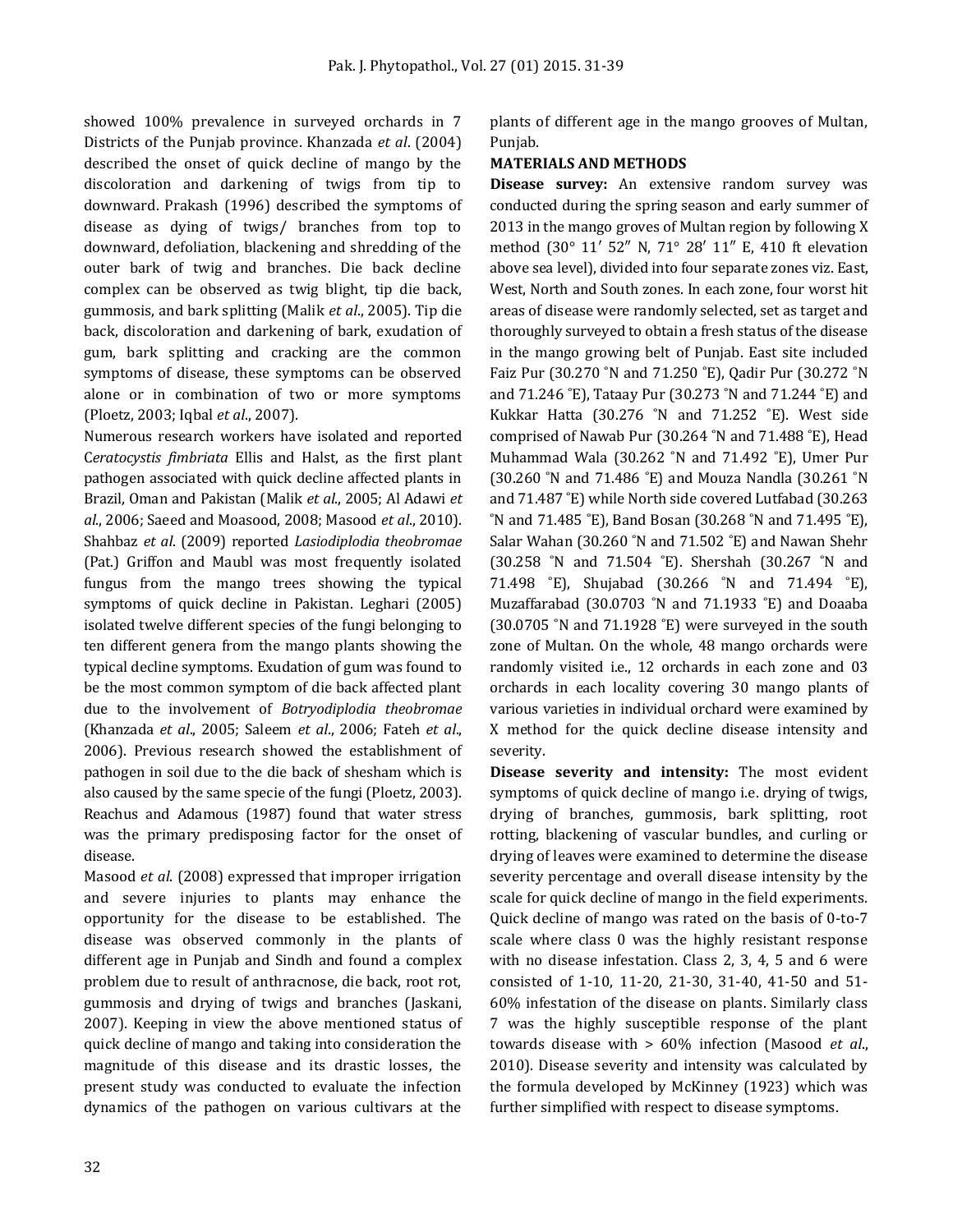| Disease severity index |  | Sum of all the score of individual plants |  | $\times$ 100 |
|------------------------|--|-------------------------------------------|--|--------------|
|                        |  | Total No. of Plants observed              |  |              |

**Cultivar susceptibility:** During the survey all the main mango cultivars viz. Chaunsa, Dusehri, Fajri, Sindhri, Malda, Langra, Anwar Ratole, Ratole No. 12, Mahmood Khan, Shan-e-Ali, Shan-e-Mustafa, Armughan, Tota Pari, Sensation and Almas were taken into account to find out the cultivar susceptibility in Multan region. During the critical inspection of orchards, only those plants of particular variety were observed showing the symptoms of disease irrespective of any stage of pathogenesis. Disease severity was calculated by the formula using the above mentioned scale for quick decline of mango.

$$
\text{Disease severity index} = \frac{0(n) + 1(n) + 2(n) + 3(n) + 4(n) + 5(n) + 6(n) + 7(n)}{7} \times 100
$$

**Age response of mango plants:** Assuming the possible variation in age response of mango plants of different varieties to disease, two particular age levels viz. 20 ± 5 and 30  $\pm$  5 year old plants were also observed to determine the occurrence of disease at various cultivars viz. Chaunsa, Dusehri, Fajri, Sindhri, Malda, Langra and Anwar Ratole on plants of varying age.

**Predisposing factors:** Soil texture, sub soil, soil pH, irrigation, fertilizer, intercropping and pruning were considered to be the factors which facilitate the pathogen to come in contact with the host plant were also evaluated during the survey according to the mango grower's information to evaluate the disease incidence of quick decline in Multan region. For this purpose, a questionnaire was developed at department of Plant Pathology, Bahauddin Zakariya University Multan, to get all the particulars about the grower's farm to analyze the disease in view of the farmer's perceptions.

**Statistical analysis:** Data regarding disease severity percentage of all surveyed locations, cultivar susceptibility and age response of different cultivars were subjected to statistical analysis using the analyses of variance (ANOVA). Treatments means were compared by the New Dunkan's Multiple Range test (DMRT) at (*P ≤*  *0.05*) through statistical analysis system, (SAS ® 2002). **RESULTS**

**Disease survey:** Data in the Figure 1 indicated that highest infection (24.44%) of disease was recorded in Tataay Pur followed by Kukkar Hatta (13.33%) which was statistically at par with Faiz Pur and Qadir Pur while minimum disease incidence (4.44%) was observed at Qadir Pur in the East zone of Multan. Results of the West zone showed the highest disease severity (24.44%) at Head Muhammad Wala and minimum disease severity (7.00%) was observed at Nawab Pur (Figure 2). Data in Figure 3 showed the maximum disease severity (27.88%) at Nawan Shehr and minimum infestation (8.33%) of disease was noted at Salar Wahan in the North plane of Multan. In the South plane, maximum disease severity (15.55%) was calculated at Shujabad followed by SherShah (12.33%) and minimum disease severity (4.44%) was observed at Muzaffarabad (Figure 4). In four planes of Multan region, the overall maximum disease intensity (15.02%) on all surveyed locations was recorded at North plane followed by West plane (14.10%) and South plane (13.33%) while minimum disease severity index (9.88%) was recorded at South plane (Figure 5).



Figure 1. Disease severity (%) of quick decline of mango on different surveyed areas of East zone of Multan region.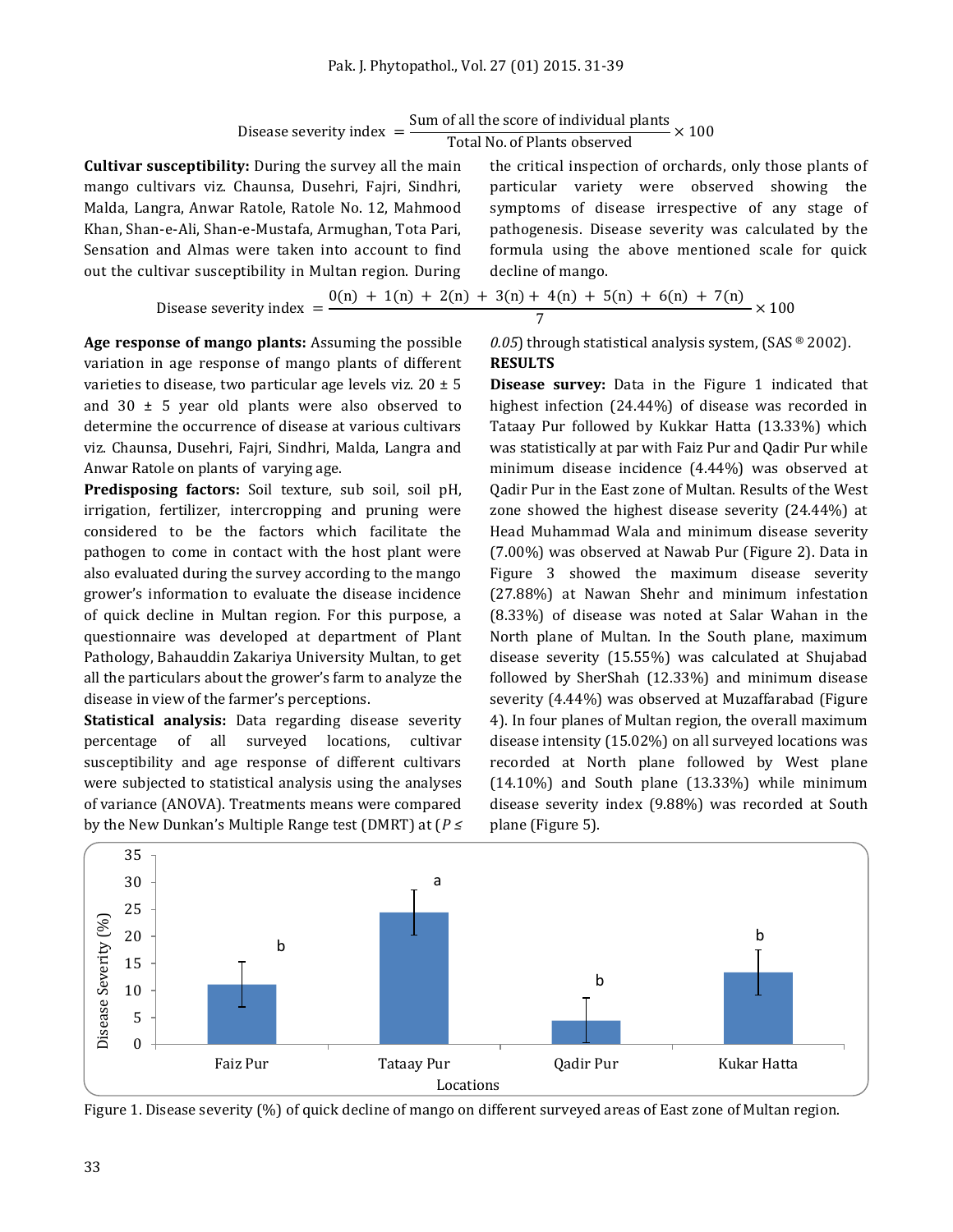







Figure 3. Disease severity (%) of quick decline of Mango on different surveyed areas of North zone of Multan region.

Figure 4. Disease severity (%) of quick decline of Mango on different surveyed areas of South zone of Multan region.

**Cultivar susceptibility:** The results of cultivar susceptibility with reference to the quick decline of mango indicated the maximum prevalence of disease (32.20%) on cultivar Chaunsa followed by Fajri, Malda,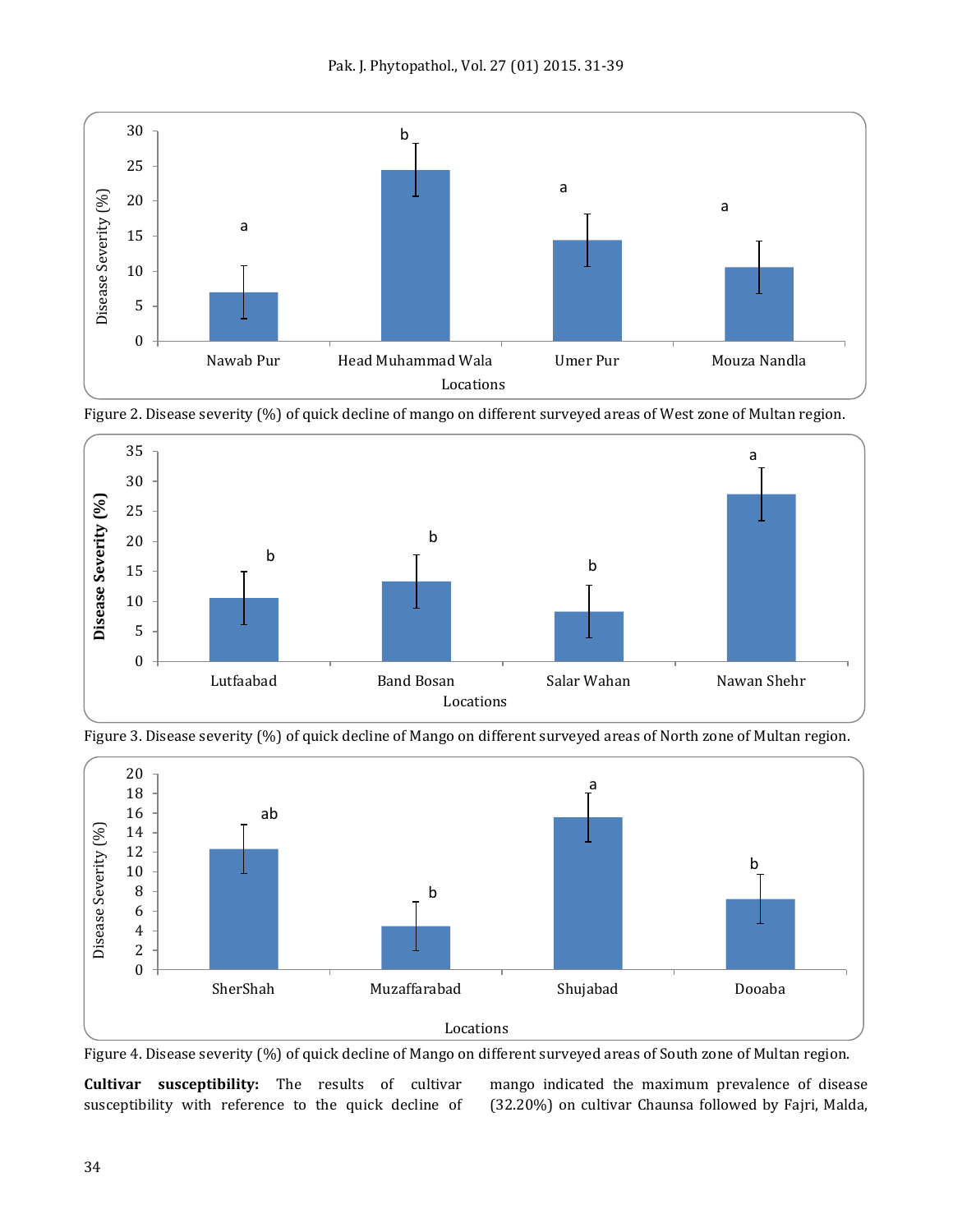Langra and Anwar Ratole, respectively. The minimum disease severity (0.83%) was noted on Almas followed by Sensation, Mahmood Khan, Shan e Ali and Armughan, respectively (Figure 6).

**Age response of mango plants:** Two different age groups of mango plants were observed on seven different varieties to record the occurrence of quick decline of mango. Highest occurrence of disease severity (25.70%) was recorded on Chaunsa cultivar of the age group of  $20 \pm 5$  years old plants (Figure 7). On the other hand, the highest disease prevalence (37.44%) was recorded on Chaunsa cultivar (Figure 8) of the age group of  $30 \pm 5$  which showed significant increase in percent disease severity of quick decline of mango.



Figure 5. Overall disease intensity of quick decline of Mango in four planes of Multan Region.



Figure 6. Disease severity (%) of Die Back of Mango on different varieties at surveyed locations of Multan region.



Figure 7. Occurrence of Mango quick decline at different varieties of 20  $\pm$  5 years old plants on surveyed locations of Multan region.

**Predisposing factors:** The socio-demographic features of the respondents belonging to the different localities of Multan are shown in (Table 2). The farmer's information's provided a mile stone to prove the role of predisposing factors in facilitating the disease. Abnormal soils, High soil pH, inundated irrigation, unbalanced use of fertilizer, intercropping in the mango grooves and zero pruning was the preliminary issues which enhanced the disease severity.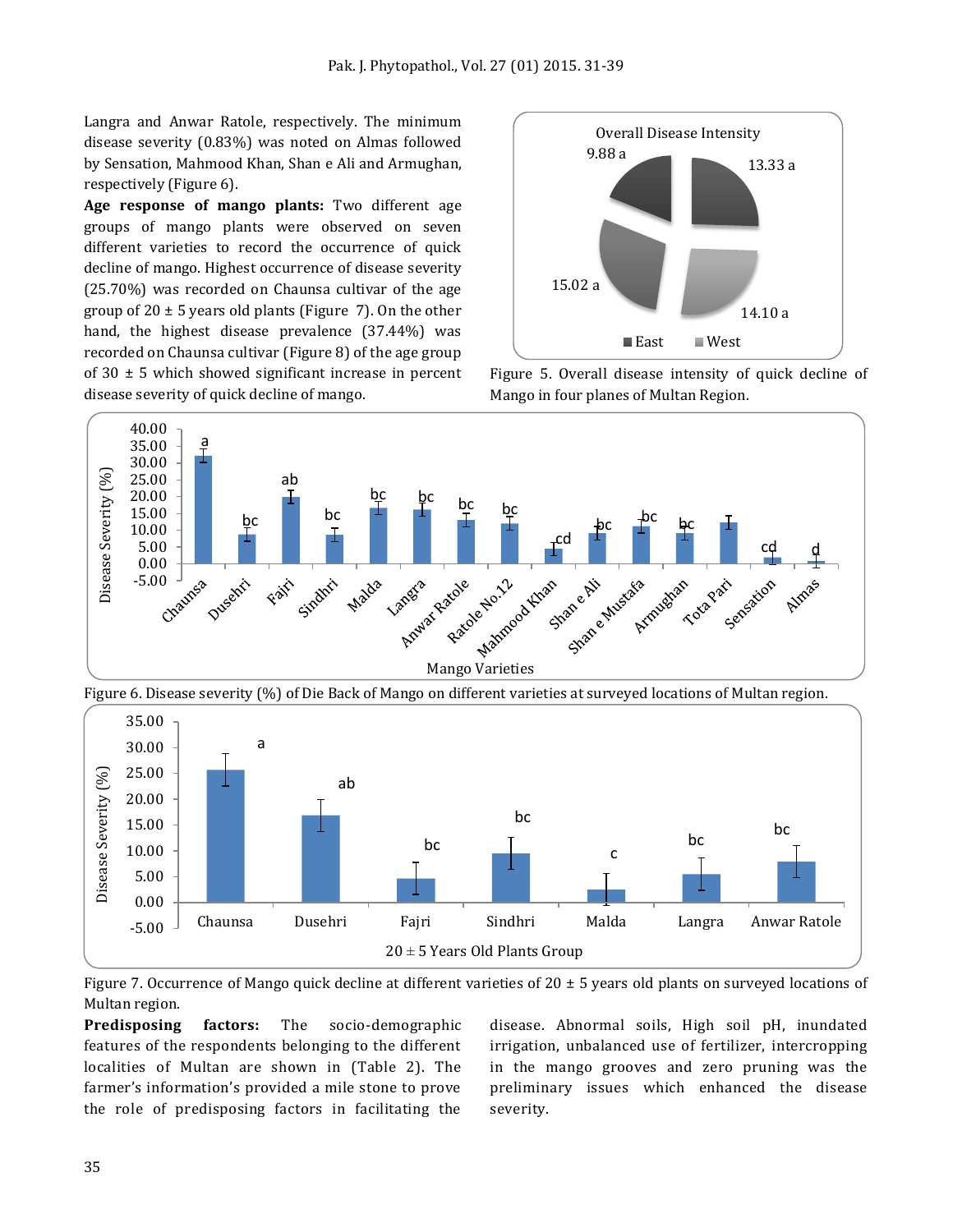

Figure 8. Occurrence of Mango quick decline at different varieties of  $30 \pm 5$  years old plants on surveyed locations of Multan region.

|  | Table 2. Information regarding the farmer's perceptions about the predisposing factors. |  |  |
|--|-----------------------------------------------------------------------------------------|--|--|
|  |                                                                                         |  |  |

|                                    |                          |                     |        | Disease Incidence (%) |       |       |       |  |
|------------------------------------|--------------------------|---------------------|--------|-----------------------|-------|-------|-------|--|
| Predisposing<br>Sr. No.<br>Factors | Sub Factor               | $N^*(% )$           | East   | West                  | North | South |       |  |
|                                    |                          |                     |        | Zone                  | Zone  | Zone  | Zone  |  |
| 1                                  | Soil Texture             | Normal Soil         | 4(0.4) | 14.66                 | 20.66 | 15.18 | 15.15 |  |
|                                    |                          | Light Soil          | 3(0.3) | 16.66                 | 16.33 | 33.33 | 0.00  |  |
|                                    |                          | <b>Heavy Soil</b>   | 6(0.6) | 21.66                 | 26.66 | 50.00 | 13.33 |  |
| $\overline{2}$                     | Sub Soil                 | Normal Soil         | 3(0.3) | 3.66                  | 16.66 | 16.66 | 6.66  |  |
|                                    |                          | Hardpan             | 7(0.7) | 13.33                 | 17.66 | 17.99 | 11.55 |  |
|                                    |                          | Sandy Subsoil       | 3(0.3) | 14.36                 | 26.33 | 26.66 | 16.66 |  |
| 3                                  | Soil pH                  | $7.5 - 8.0$         | 4(0.4) | 19.99                 | 13.33 | 25.00 | 27.08 |  |
|                                    |                          | $8.0 - 8.5$         | 6(0.6) | 11.33                 | 36.66 | 33.25 | 35.55 |  |
|                                    |                          | 8.5-9.0             | 5(0.5) | 21.66                 | 46.66 | 56.00 | 46.66 |  |
| $\overline{4}$                     | <b>Irrigation Source</b> | Canal               | 2(0.2) | 11.66                 | 23.33 | 16.66 | 11.66 |  |
|                                    |                          | Tubewell            | 4(0.4) | 21.66                 | 21.33 | 26.66 | 23.33 |  |
|                                    |                          | Tubewell & Canal    | 3(0.3) | 11.88                 | 24.66 | 36.99 | 21.58 |  |
| 5                                  | Fertilizer               | <b>NPK</b>          | 3(0.3) | 18.99                 | 20.99 | 23.99 | 17.38 |  |
|                                    |                          | <b>FYM</b>          | 3(0.3) | 21.77                 | 21.99 | 23.33 | 21.90 |  |
|                                    |                          | Gypsum              | 2(0.2) | 10.66                 | 19.99 | 24.16 | 18.33 |  |
| 6                                  | Intercropping            | <b>Field Crops</b>  | 6(0.6) | 31.10                 | 24.66 | 36.99 | 21.22 |  |
|                                    |                          | <b>Fodder Crops</b> | 5(0.5) | 23.91                 | 31.92 | 28.62 | 31.66 |  |
|                                    |                          | Vegetable crops     | 4(0.4) | 6.66                  | 6.67  | 11.66 | 21.91 |  |
| 7                                  | Pruning                  | Once in Year        | 4(0.4) | 11.99                 | 9.33  | 6.66  | 11.99 |  |
|                                    |                          | After two Year      | 3(0.3) | 18.33                 | 21.66 | 23.66 | 31.66 |  |
|                                    |                          | No Pruning          | 7(0.7) | 26.66                 | 31.66 | 35.55 | 31.66 |  |

N\*= frequency of growers

#### **DISCUSSION**

Quick decline of mango is one of the complex diseases of the mango crop inflicting substantial losses to mango orchards and the vast spread of disease indicated that the mango plantation in Punjab province especially in Multan is under the striking attack of disease (Mahmood *et al*., 2002). The death of the young and the

adult plants showed a serious threat and its consequences of future are nightmare for the mango growers (Mahmood and Gill, 2002). The plant infected with quick decline of mango showed the characteristics symptoms of gummosis, bark splitting, drying of branches, drying of twigs and curling of leaves (Masood *et al*., 2010; Al Adawi *et al*., 2006, Al Subhai *et al*., 2006).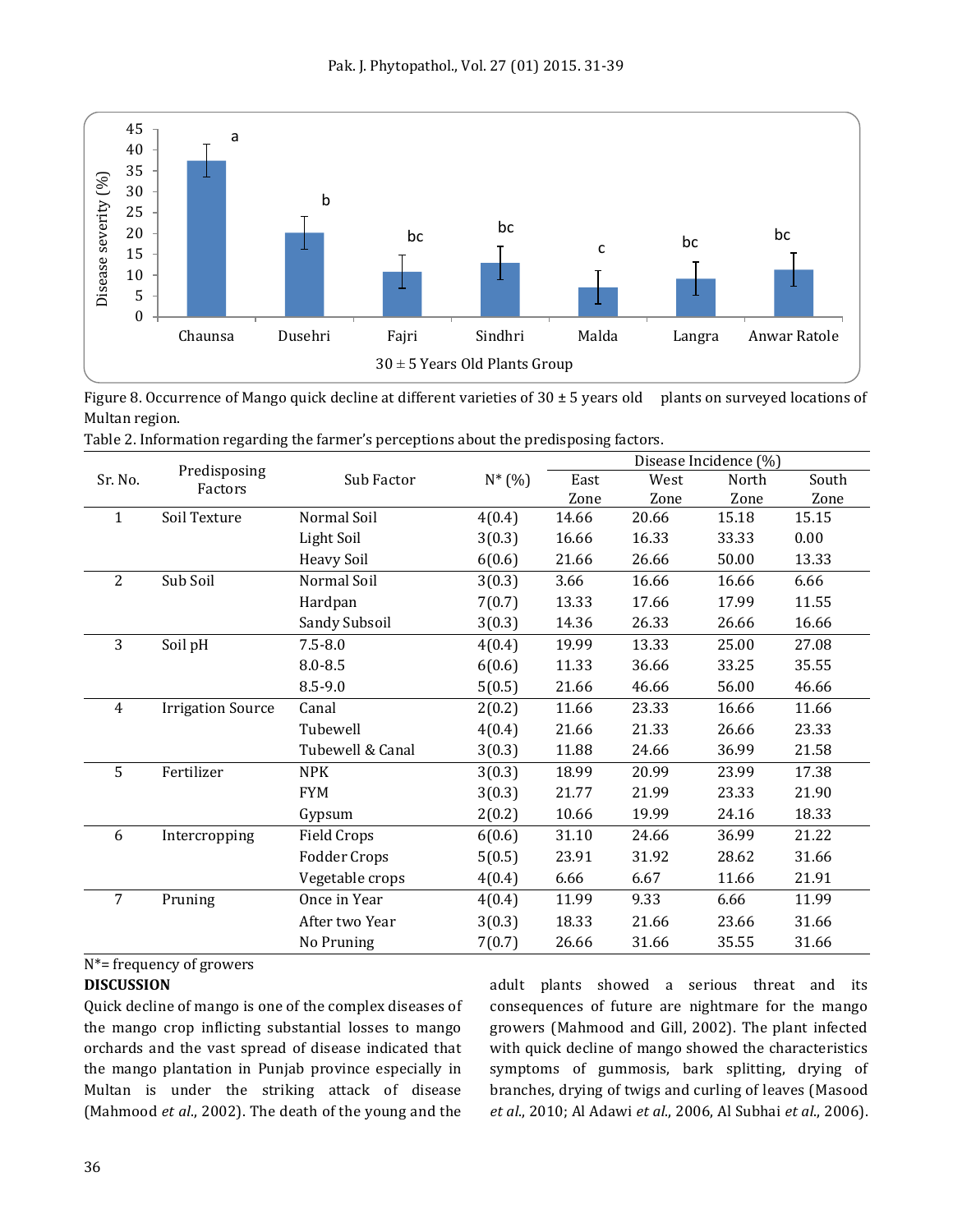The disease was found in all surveyed locations of four planes of Multan region with the varying degrees. However, disease was more severe in the visited locations of North plane viz. Lutfabad, Band Bosan, Salar Wahan and Nawan Shehr followed by West plane and East plane whereas the severity of the disease was minimal in South plane of the Multan region. It seemed that the predisposing factors specifically soil texture; sub soil, soil pH, and irrigation, for the establishment of disease were more favorable in the North zone as compared to the other planes.

All the mango cultivars found in the orchards viz. Chaunsa, Dsehri, Fajri, Sindhri, Malda, Langra, Anwar Ratole, Ratole No. 12, Mahmood Khan, Shan e Ali, Shan e Mustafa, Armughan, Tota Pari and Sensation showed the disease symptoms of quick decline of mango. All the varieties were evaluated at each mango orchard individually and the difference on the basis of disease severity among all the varieties at surveyed areas was found highly significant at the probability level (*P ≤ 0.05*). The maximum disease severity was calculated on cultivar Chaunsa (32.20%) followed by Fajri (19.91%) whereas Malda (16.68%) was statistically at par with Langra (16.16%) and Anwar Ratole (13.05%). These five varieties proved to be the most susceptible varieties to the disease. Beside these varieties, all the other cultivars were considered to be tolerant to disease. During the survey, the mango variety, Chaunsa, the susceptible one, was recorded to be the predominant variety planted in mango orchards, thus, accounting for the overall high disease intensity values. The occurrence of quick decline in different varieties at two distinct age levels viz.,  $20 \pm 5$ and  $30 \pm 5$  in the vicinity of surveyed areas showed cultivar Chaunsa to be the most susceptible one with (25.70 and 37.44%) respectively among all the varieties followed by Dusehri (16.86 and 20.16%) and Sindhri (9.49 and 12.91%) respectively. Some varieties were cultivated at very low intensity in the mango orchards, it was possible that if the number of visited plants may increased than it might be possible that the percentage of diseases trees decreased and become near to the other varieties. The minimum disease severity was observed in Malda (2.50 and 7.07%), Langra (5.49 and 9.16%), and Anwar Ratole (7.91 and 11.32%) respectively. The age group of  $20 \pm 5$  showed significant difference in the occurrence of quick decline of mango.

Predisposing factors are those which facilitate the pathogen to attack on host plant. Grower's information's were collected on a questionnaire to evaluate the disease severity with reference to predisposing factors. The data set collected about the Soil texture; including normal soils consisting of equal proportions of sand (28-51%), silt (28-50%) and clay (7-27%). In soil texture, the mean maximum disease incidence was observed in North plane followed by West plane. Subsoil included three categories viz. sandy sub soils (layer below the top soil, less fertile and poorer in texture), Normal sub soils (layer below the top soil also called substrata) and hard pan (cemented or compacted often clayey layer in soil that cannot be penetrated by roots); mean maximum disease incidence was observed in North and West zone respectively.

Soil pH was consisted of three levels viz. 7.5 to 8 (slightly alkaline soils), 8.1 to 8.5 (Medium alkaline soils, high in sodium contents) and 8.5 to 9.0 (Strongly alkaline soils, the nutrients present in the soil become locked up for the plant); the mean maximum disease incidence (56 %) was noted in soils having pH 8.5-9.0. According to the grower's information, the mean maximum disease incidence was observed in North and West planes where the both means of irrigation were used. Fertilizer is the one of the crucial need for the plants, in our survey mean maximum disease incidence was observed in West, North and South plane where the blind use of NPK was in practice without recommendation. During the survey intercropping was noted with fodder crops, field crops and vegetable crops, the analysis of data set showed maximum incidence with the intercropping of fodder and field crops in the mango orchards. Pruning of plants was important to be questioned, the analysis of data showed the maximum disease incidence was found in the category of zero pruning and minimum disease incidence was observed in the orchards where the regular pruning was in practice.

# **CONCLUSION**

On the basis of findings, simple suggestions forwarded are: farming community should adopt regular pruning of the orchards which will definitely enhance good aeration and sun light penetration in the plants, avoid intercropping, proper sanitation of the orchards, avoid inundated fertilization application and a recommended schedule of spray should be followed to minimize the inoculums in the orchards. The investigations revealed that some cultivars possess the ability to overcome the disease at a particular age due to natural resistance.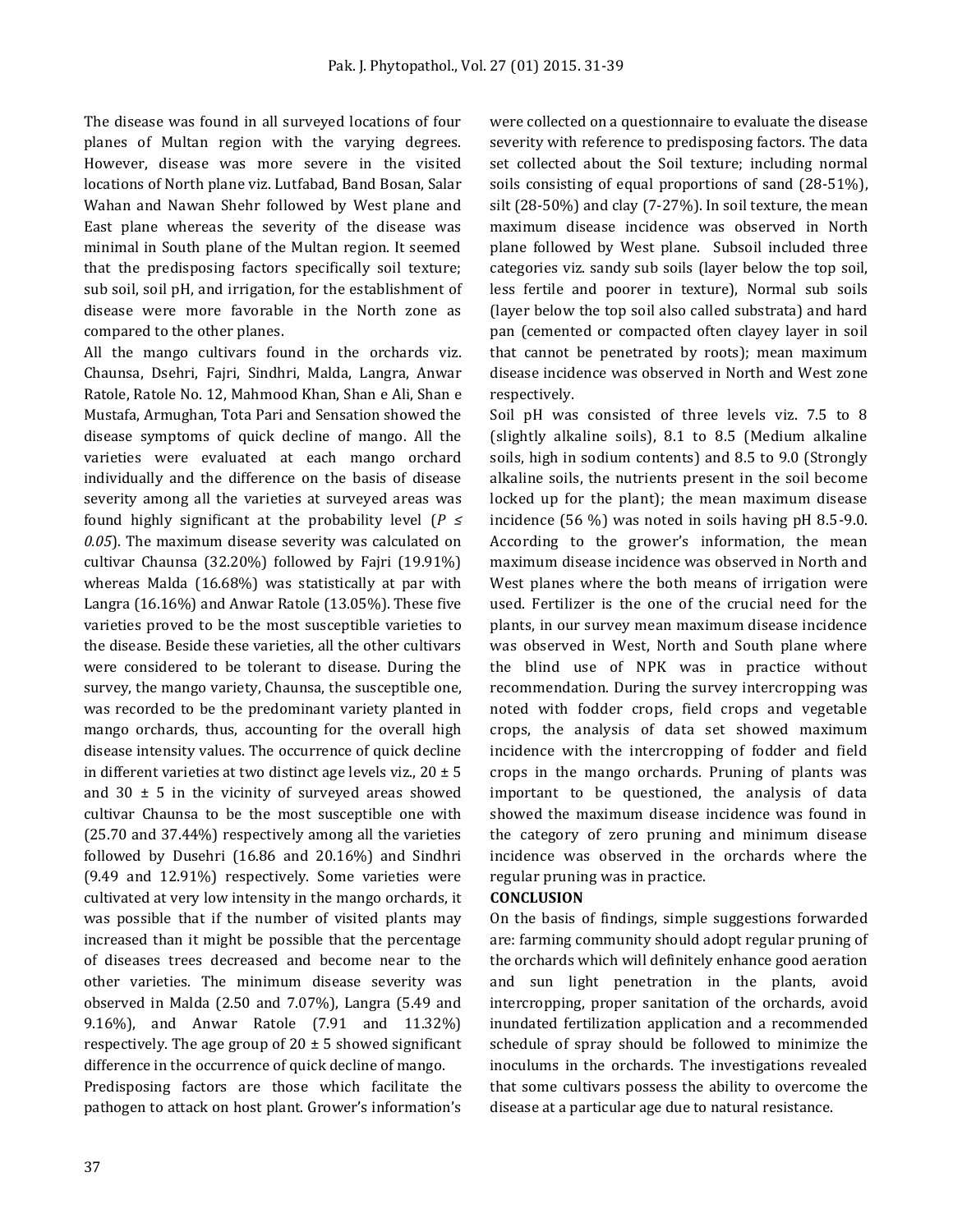#### **ACKNOWLEDGEMENTS**

Grateful acknowledgements are due to Mr. Mwema Felix, Research Scientist, Tropical Pesticide Research Institute, Tanzania for critically reviewing the manuscript.

# **REFERENCES**

- Al-Adawi, A. O., M. L. Deadman, A. K. Al-Rawahi, A. J. Khan, and Y. M. Al-Maqbali. 2003. *Diplodia theobromae* associated with Sudden Decline of Mango in the Sultanate of Oman. Pl. Pathol. 52: 419-419.
- Al-Adawi, A. O., M. L. Deadman, A. K. Al Rawahi, Y. M. Al Maqbali, A. A. Al Jahwari, B. A. Al Saadi, I. S. Al Amri and M. J. Wingfield. 2006. Etiology and causal agents of mango sudden decline disease in the Sultanate of Oman. Eur. J. Pl. Pathol. 116: 247– 254.
- Al-Subhi, A. M., A. O. Al-Adawi, M. V. Wyk, M. L. Deadman and M. J. Wingfield. 2006. *Ceratocystis omanensis*, a new species from diseased mango trees in Oman. Mycol. Res. 110: 237–245.
- Fateh, F. S., M. R. Kazmi, I. Ahmad and M. Ashraf. 2006. *Ceratocystis f1mbriata* isolated from vascular bundles of declining mango trees in Sindh, Pakistan. Pak. J. Bot. 38: 1257-1259.
- FAO. 2010. http:// apps.fao.org./lim 500/nphwrap.P/FAOSTAT Database/ Production. Crops. Primary & Domain= SUA. Rome: Food and Agricultural organization of the United Nations.
- Ghafoor, A. G., and S. A. J. Khan. 1976. List of diseases of economic plants in Pakistan. Department of Plant Protection, Karachi, p. 85.
- Govt. of Pakistan. 2014. Agriculture Statistics of Pakistan. Ministry of food, agriculture and livestock. Economic, trade and investment wing. Islamabad, Pakistan.
- Iqbal, Z., E. E. Valeem, M. Shahbaz, K. Ahmad, Z. I. Khan, M.T. Malik and M. Danish. 2007. Determination of different decline disorders in mango orchards of the Punjab, Pakistan. Pak. J. Bot. 39: 1313-1318.
- Jiskani, M. M., M. A. Pathan, K. H. Wagan and M. I. Khaskheli. 2007. Documentation of identified and unidentified diseases of mango in Sindh, Pakistan. International symposium on prospects of horticultural industry in Pakistan. Institute of Horticultural Science, University of Agriculture Faisalabad, Pakistan, pp.176-190.
- Khanzada, M. A., A. M. Lodhi, and S. Saleem. 2004. Pathogenicity of *Lasiodiplodia theobromae* and

*Fusarium solani* on mango. Pak J. Bot. 36: 181-189.

- Khanzada, M. A., A. M. Lodhi and S. Saleem. 2005. Mango decline in Sindh: Etiology and control. Souv. 5th meeting Int. Symposium on Recent Trends in Plant Disease Management, 20-22 Dec. p.78.
- Leghari, T. N. 2005. Epidemiology and yield losses by sudden death syndrome in mango orchards of Sindh and its possible control. M. Sc. Thesis. Department of Plant Pathology, SAU Tandojam, pp.124.
- Mahmood, A. and M. A. Gill. 2002. Quick decline of mango and in vitro response of fungicides against the disease. Int. J Agri. & Biol. 1: 39-40.
- Mahmood, A., A. Saleem and K. M. Akhtar. 2002. Mango decline in Pakistan and its management. Pak J. Phytopathol. 14: 40-43.
- Mahmood, A. 2008. Studies on Characterization and Management of *Lasiodiplodia theobromae* (Pat.) Griff & Maubl. associated with Quick Decline of Mango. Ph.D Thesis, Institute of Plant Pathology, University of the Punjab, Lahore, Pakistan
- Malik, M. T., S. M. Khan., A. A. Dasti and M. R. Kazmi. 2005. First record of *Ceratocystis manginecans* causal organism of mango sudden death in Pakistan. Pak J. Phytopathol. 17: 187-191.
- Masood, A., S. Saeed and A. Sajjad. 2008. Characterization and damage patterns of different bark beetle species associated with Mango Sudden death Syndrome in Punjab, Pakistan. Pak Entomol. 30: 163-168.
- Masood, A., S. Saeed, M. T. Malik, N. Iqbal and M. R. Kazmi. 2010. Methodology for the evaluation of symptoms severity of Mango Sudden Death Syndrome in Pakistan. Pak J Bot. 42: 1289-1299.
- Mckinney, H.H. 1923. Influence of soil temperature and moisture on infection of wheat seedlings by *Helminthosporium sativum*. J. Agric. Res. 26: 195- 217.
- Muhammad, F., M. Ibrahim and M. A. Pervaiz. 1999. Effect of fungicides on mango malformation. Pak. J. Biol. Sci. 2: 772-773.
- Parkash, O. 1996. Principal diseases of mango causes and control. Advances in disease of fruit crops in India. Kalyani Publisheis. Ludhiana. 19: 1-256.
- Pernezny, K., and G. W. Simone. 2000. Diseases of mango (*Mangifera indica* L.). www.apsnet.org/online/common/names/mango. asp